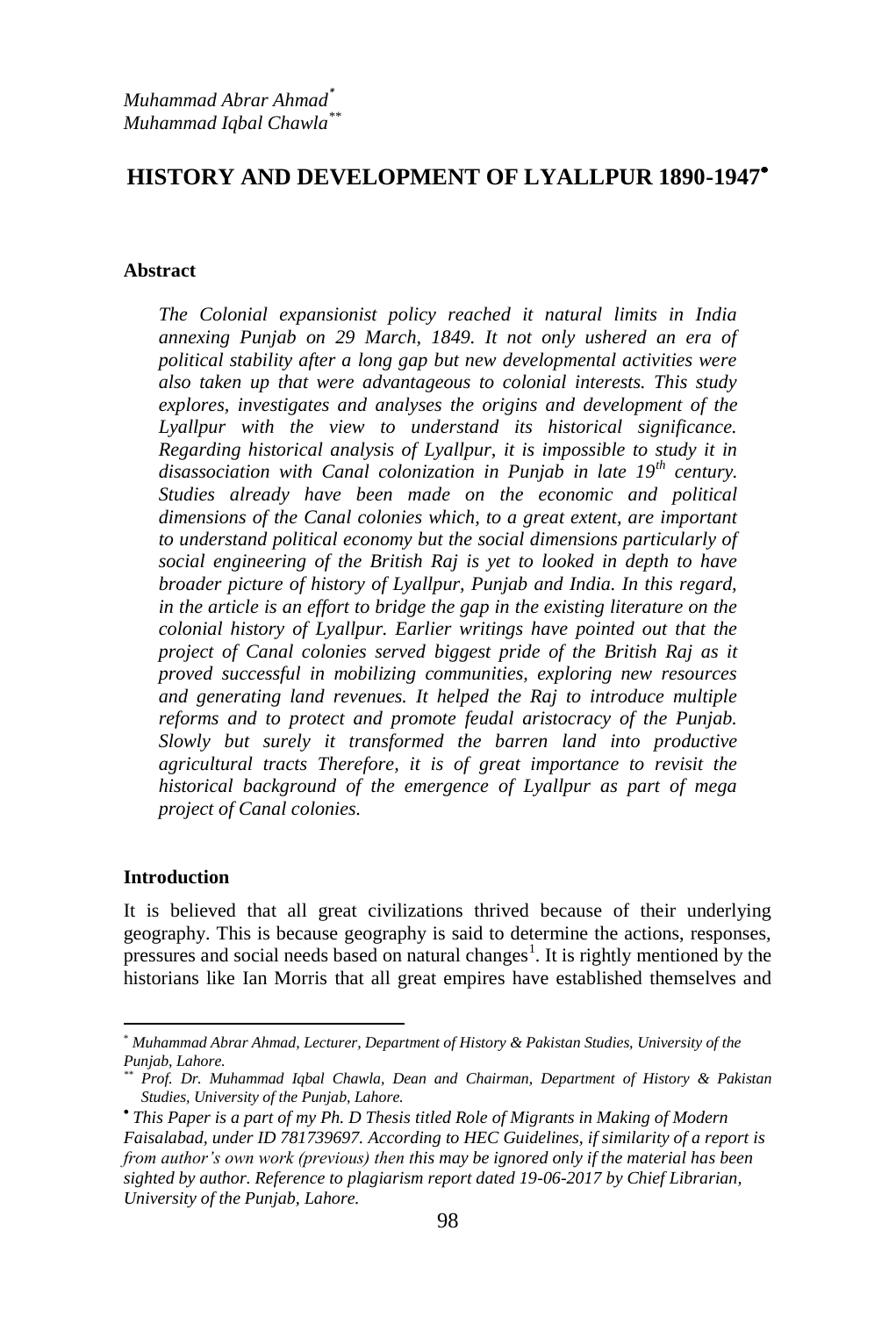their rule based on giant projects. In context of Punjab, the Great Britain established its authority based on tactful planning and circumstance. The perennial canal system started in 1882 and managed to stay afloat until the last few years of the British Raj in the subcontinent.  $2^2$ 

The historical debate leads to infer that the project served the manifest function of agricultural revolution, raw material, and revenue generation; and the latent function of population rationalization, military supply lines, and modern control of population through urbanization. Historians like Imran Ali claim that even when the province of Punjab was under the direct rule of the British in mid 1880s, it experienced major transformations and growth because of irrigation projects. These projects led to the cultivation of the Doabs of Southwestern Punjab, which turned out to be some of the most fertilized farming lands in British India that constituted famous cities like Lyallpur (Faisalabad), Montgomery and Jhang that are now part of Pakistani Punjab.<sup>3</sup> The importance of these cities can be better evaluated based on the vast area that they occupy that is equivalent to  $1/3<sup>rd</sup>$  of Punjab especially after the establishment of canal colonies. However, in this article, the factors evolving in the development of canal hydrology in Punjab which transformed nine canal colonies as major productive areas of sub-continent and then the settlement process is discussed. Moreover, necessarily it also intends to investigate the British policy of water engineering including its impact on regions and how the Chenab Colony gained the status miracle of Punjab?

### **Establishment of Canal Colonies: Way to the Development**

After annexation in 1849, the British followed an ambitious plan of canal colonization in Punjab intending to meet manifold objectives. For this, nine canal colonies were established in Punjab during  $1885-1947^4$ . Amid the settlement of the nation, instantly after the extension in 1849, the state had doled out the greater part of the then uncultivated land and declared it "crown squander." The canal colonization included the development of trenches to bring the "crown squander" the designation of land in the "crown squander" particularly to migrants from the denser areas and their settlement around the "crown squander", including the portion of private plots, migrants and arrangement of some open merchandise in the towns in the territory uninhabited then made<sup>5</sup>. According to Imran Ali, "canal *colonization transformed this region (i.e. Punjab), from desert-waste, or at best pastoral savanna, to one of the major centers of commercialized agriculture in South-Asia<sup>6</sup> "*. In the 1880s the Colonial state in India started one of its most prominent undertakings of social building. It kept on concretizing her fantasy of making a perfect agrarian space inside the settlement. From the earliest starting point of the pioneer administer, in Punjab and somewhere else, Colonial authorities were driven by the longing to enhance space and modernize agrarian ranges, even if they needed to augment salary proportions. Notwithstanding, they thought that it was difficult to concretize their dreams practically speaking, to change pictures into substances. They needed to think about an approach that was reasonable, plausible and practicable in the given settings.

Conceptually, late  $19<sup>th</sup>$  century turned out to be the time when social engineering was at its best in British India. However, this project meant taking abstract images and turning them into lavish realities which itself was not an easy task<sup>7</sup>. This vast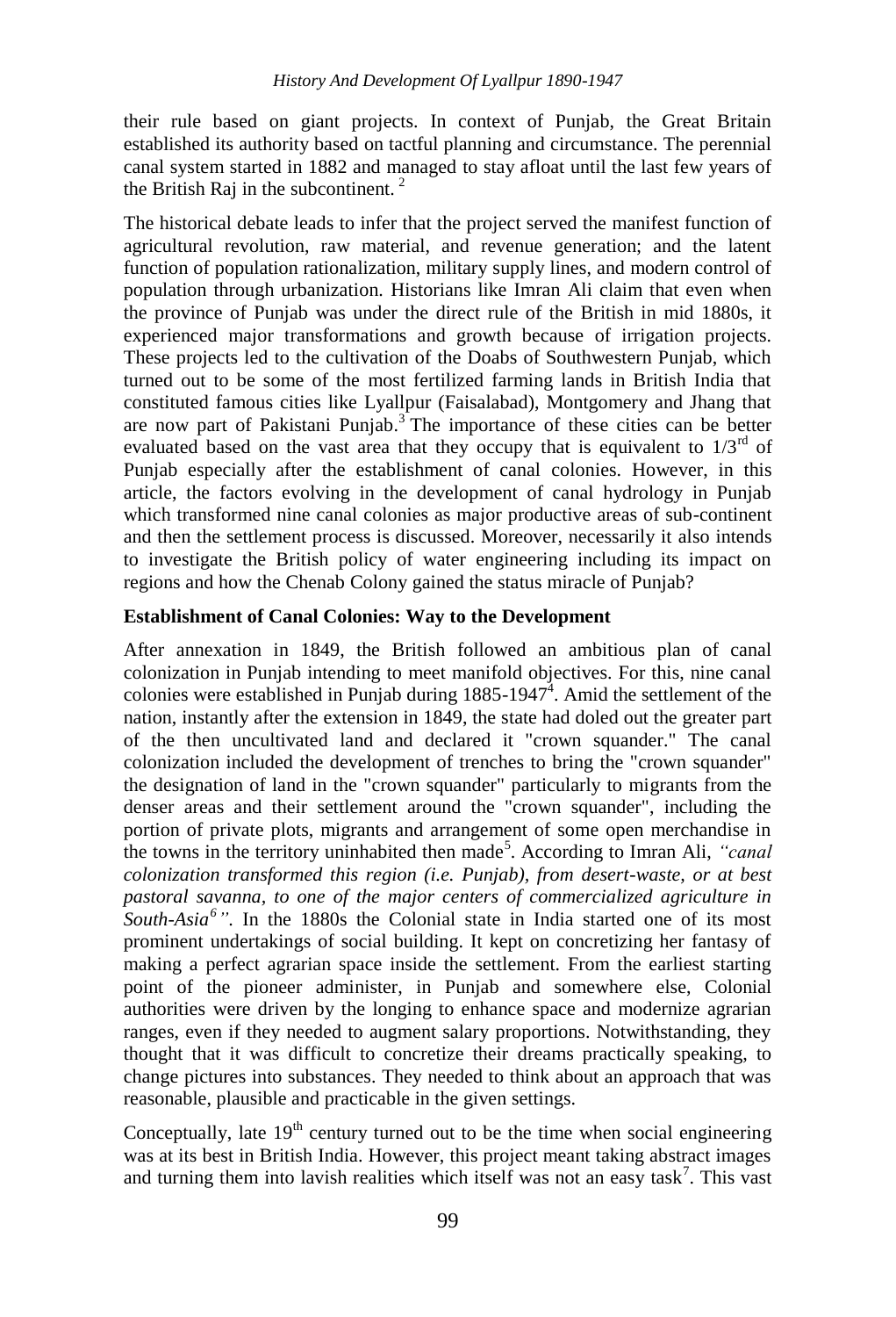land beyond the Sutlej was practically occupied by no one other than the usual nomadic pastoralists that moved between the riverine tracts and the highlands from time to time $8$ . In early 1880s, the colonizers measured these vast tracts and they decided to established new settler colonies in these areas<sup>9</sup>. By 1900, a total of Rs. 92,000,000 had been invested on the perennial canals in Punjab, and by 1926 over Rs.  $158,600,000$  were spent in just five of the major canal projects<sup>10</sup>. Western Punjab"s canal irrigation system turned the region round from an initially deserted area to one of the main agricultural centers globally and around South Asia.<sup>11</sup> According to Ian Morris, the development of successful societies rests on the sole factor concerning the harnessing of the land"s true potential and in this case, the British government was able to adequately do this by installing an excellent irrigation system in the region, which multiplied the agricultural output of the region. The canal colonies that came along with the canal irrigation system provided the world with the biggest land settlement ever along with 6 million *acres* of fertile land in Asia that came to be known as the colonizer"s most famous achievement as well as contribution to the Indian Subcontinent.<sup>12</sup> It was the benefit of the canal colonies that made the rich revenue to the British and also made the canal colonies as rich and well developed regions. The migrants were the main beneficiaries of these schemes and all the development was the direct outcome of the untiring efforts of the migrants which resulted into the emergence of India as trade center and economically prosperous country.

### **The Purposes of the Establishment of the Colonies**

Historians have investigated establishment of canal colonies in terms of their processes of development and objectives. They have debated the concept of British canal hydrology and their intentions and purposes for the establishment of the canal colonies which further extended to emergence of extra ordinary urban trade centers and agricultural hubs in the colonies. These were the canal colonies which took the barren plains into highly productive plains. Researchers believe that canal colonization was a commendable contribution to the land reforms since it helped making it fertile and wholesome as well as turning it into one of the world's main agricultural centers.<sup>13</sup>

There was a massive increase in the irrigated area and estimates conclude an approximate 11 million *acres* of irrigated land between 1885 and 1947<sup>14</sup>. While Great Britain enjoyed many benefits of the irrigated canal colonies, the socioeconomic conditions of the region also drastically improved<sup>15</sup>. While most canal colonies were located in central Punjab, only one was located in South-West district of Multan. However, after much discussion the most important question that arises is that why did the British choose the province of Punjab as their major agricultural hub? However, to understand this question, one needs to ponder over the importance of canals to the British in the first place. Did it intend to drive London's market or there was any other regional significance?

Among various objectives of formation of canal colonies, population rationalization was a major objective. The *Raj* government considered the growing population in some districts as a potential challenge to their governance.

Many scholars have put forth many explanations such as famine control, better dispersion of population and even goodwill of the British rule. However, Islam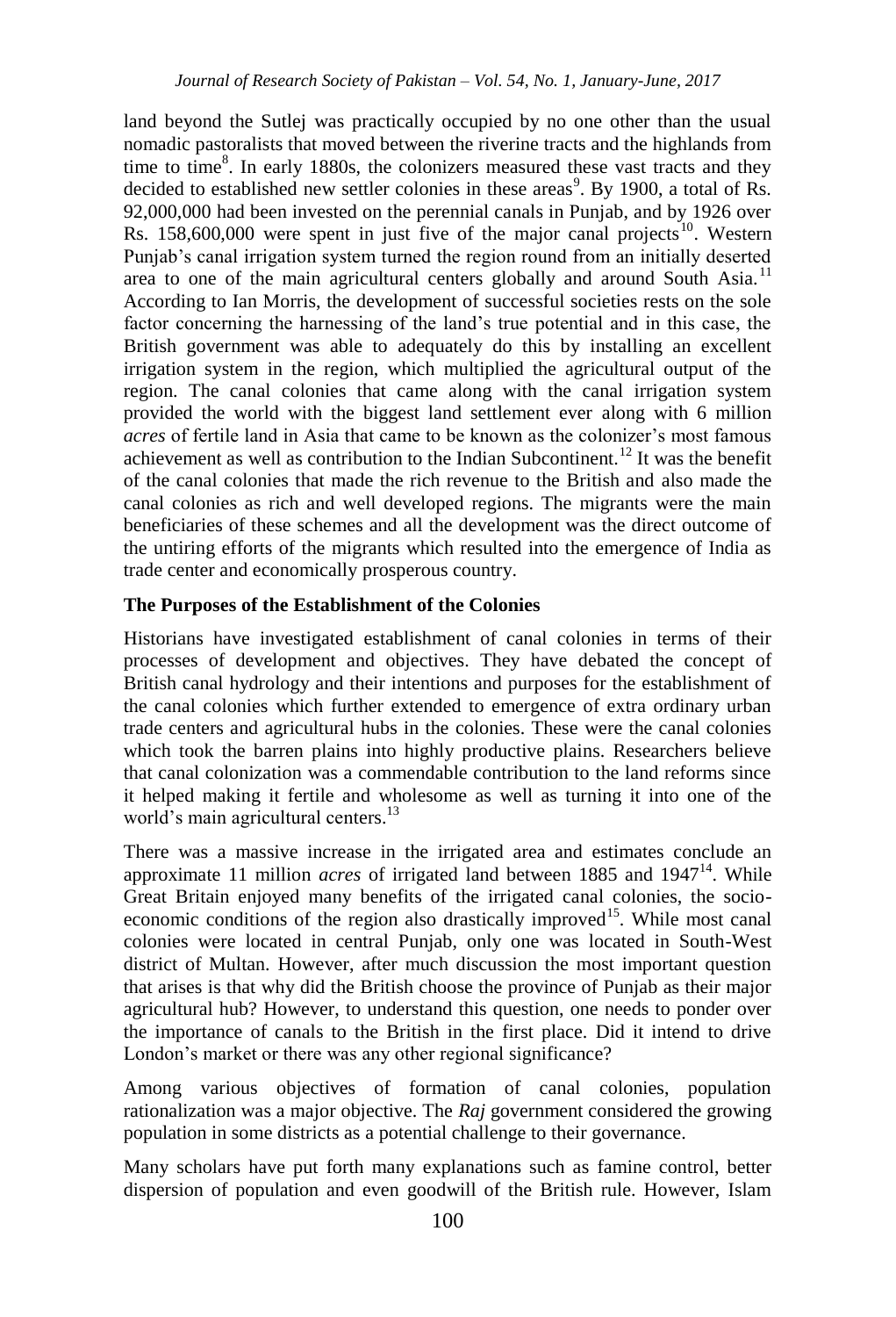credibly disapproves of these reasons while Imran Ali believes that agricultural development, land revenue extraction, political support and encouraging military recruitment are the primary reasons for canal colonization. Although Islam agrees with Ali, his theory goes on many levels deeper. According to him, the primary reason for the construction of the canals and railway works was to increase the production and hence the export of agricultural produce to Great Britain<sup>16</sup>. Moreover, Islam further establishes the fact that the canals were also an important mode of revenue income for the government in terms of maintaining and managing the Indian Army, which was subsequently, used outside of the Subcontinent as well<sup>17</sup>. Another source for the objectives behind the canal colonization comes from Paustian who also claims that revenue generation and agricultural export were the two primary reasons<sup>18</sup>. However, based on a thorough analysis on earlier canals, Paustian finds out that revenue could be generated through a number of avenues like, selling the Crown wasteland, water rates or through mill sites used as toll highways or waterpower concerning canal transportation for agricultural produce. About exports, the canals were used for navigating agricultural produce across the ocean alongside the irrigation project<sup>19</sup>. While the canals were not very deep, flat bottom boats were used to transfer the produce across the river Ravi and then on to the ocean to be loaded for export till the concept of canal colonies erupted in the mid- $19<sup>th</sup>$  century.

These Canal colonies were the upcoming bread baskets of India and capable to sustain their stature. These *bars* or areas to be inhabited and irrigated were nearly empty of its fertility and shallow of its granary. The policies of the administration embarked upon agrarian revolution in the agro history of the Subcontinent. However, one of the challenges before officials, who were interested in rural development, was to create villages of a type that is superior in comfort and civilization to anything which previously existed in the Punjab<sup>20</sup>. The canal colonies around the canals made sure that they spread the underlying message about the absolute power and control of British over the land and people. At the same time, these perennial canals silently insinuated the British Raj's ability to perform infrastructural miracles. These canals by Western technology made historic transformation of the areas from rural or even uninhabited to urban centers of economy<sup>21</sup>. The economic revolution enhanced the taxes up to  $75\%$  between 1870-71 and 1901-92. Through wise and calculated policies, the Great Britain came to control around one-fifth of the world's commerce collectively<sup>22</sup>.

# **Chenab Colony**

The Chenab Colony was the first major attempt to develop a vast area entirely comprising arid wasteland with an extremely small population, which was mostly of nomadic character. The original proposals (1882) for this scheme were to construct a smaller canal to irrigate some 58,275 ha (144, 00 *acres*), but as the work progressed its scope was greatly extended to cover an area of over 445200 ha (1,100,000 *acres*). Practically the whole area coming under this scheme was Crown land not claimed by local inhabitants as private property.

Initially an uncultivated waste land inhabited by nomadic cattle grazers<sup>23</sup>, the Chenab  $\text{Colony}^{24}$  was formed by the British between 1892 and 1905 and added with extensions in the late 1910's to 1930's. It was the largest colony among other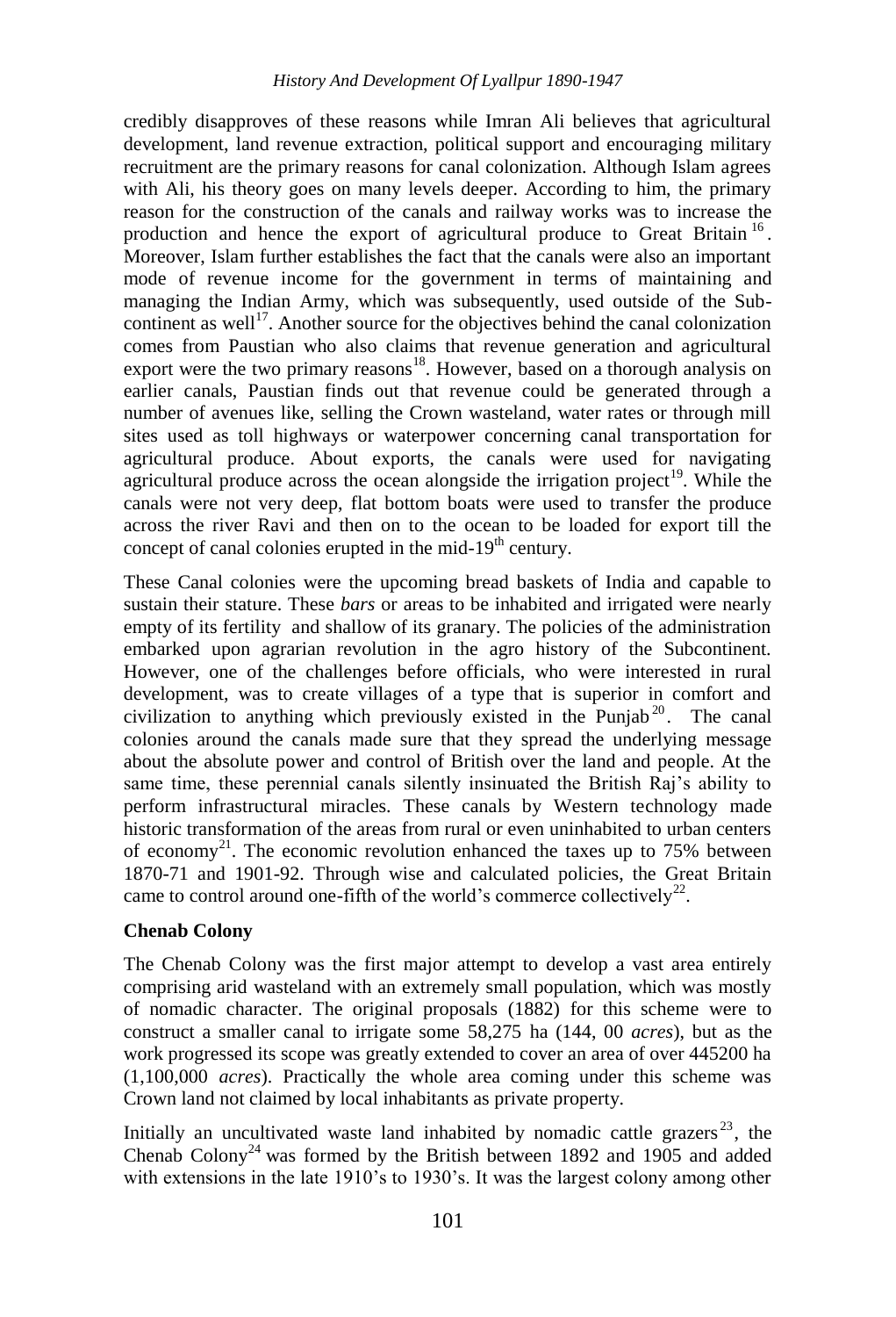canal colonies and it later bore the burden of two major settlements and migration. The journey from Sandal Bar to Chenab Colony, the development from barren lands to the fertile lands keeps history. The very region was known as *Sandal Bar*<sup>25</sup> before having name of Chenab Colony. Sandal Bar was one of the important regions that they focused to agriculturally develop. The Sandal Bar, from which the colony was framed, consisted of a vast rolling plain or upland lying between the River Chenab and River Ravi. It is situated in the districts of Gujranwala, Lahore, Jhang, Montgomery, Lyallpur and Multan.<sup>26</sup>

In all the canal colonies, Sandal Bar was the prominent<sup>27</sup> and it enjoyed central place in the colonial history. Sandal Bar is situated in between the two rivers, River Ravi and River Chenab and having fertile land<sup>28</sup>. The headquarters of this large colony were established at the new town of Lyallpur. Up to 1904 the colony tracts were constituents of Gujranwala, Jhang and Montgomery districts when a district of Lyallpur was carved out embracing a major area of the colony<sup>29</sup>. Major colonization work was over by the year 1906, but subsequent extensions were made in 1908-09 and later. By the year 1920 an average of more than 1,000,000 ha (250000 *acres*) <sup>30</sup> were actually irrigated by the Lower Chenab Canal(LCC), out of which over  $607,000$  h.  $(1,500,000$  *acres*) comprised government wastelands<sup>31</sup>. Moreover, the urban centers were developed in this very colony and these urban centers produced a large quantity of raw material which resulted into great revenue collection and development of the area.

### **Settlement Process: Migration and Allotment**

The seven heavily populated districts of central and eastern Punjab, Amritsar, Gurdaspur, Jalandhar, Hoshiarpur, Ludhiana, Tambala and Sialkot, were where around four fifth of the colonists came from $32$ . Moreover, in spite the fact that migration took place from Northern Punjab districts; it also occurred from the districts of Gujrat, Sharkargrah, Norwal and Rawalpindi. The Chenab colony was responsible for this fall in population in Sialkot, no less than 103,000 persons having left to take land in the newly irrigated tracts.<sup>33</sup> The argument comes that the movement for new opportunities in Lyallpur, the example of Gujjar *Chaks*<sup>34</sup> (*Chodan Chaks*) lies in the East of Sammundri. In addition, some colonists came from the marginal districts of Mianwali and Dera Ghazi Khan. Some of the reclaimed land was allotted to the native displaced groups.<sup>35</sup> Furthermore, of the four fifths, two thirds were *Jats*, Sikh, Muslim and Hindu while *Arains* and Sikh Hindus, *Kamboh* and Rajputs were also involved<sup>36</sup>.

### **Settlement of Migrants: Planned Structure**

The Colony towns and rural settlements that came later are a direct product of the development and extension of irrigation. They exhibit a new style, associated with new towns built where none had stood before; thus representing a massive change unparalleled in concept and boldness. Since 1880, when the first colonization schemes were inaugurated until present day development projects, planning of settlements has been an important assignment for the developers of wastelands. The government settled these migrants in the planned *Chaks*. These planned settlements are of two categories *Chaks<sup>37</sup>* (rural settlements) and *Mandi Towns<sup>38</sup>* (Market town). The British further established *Chaks*; those were also founded with proper planning. The immigrants were fixed or settled in these *Chaks* on the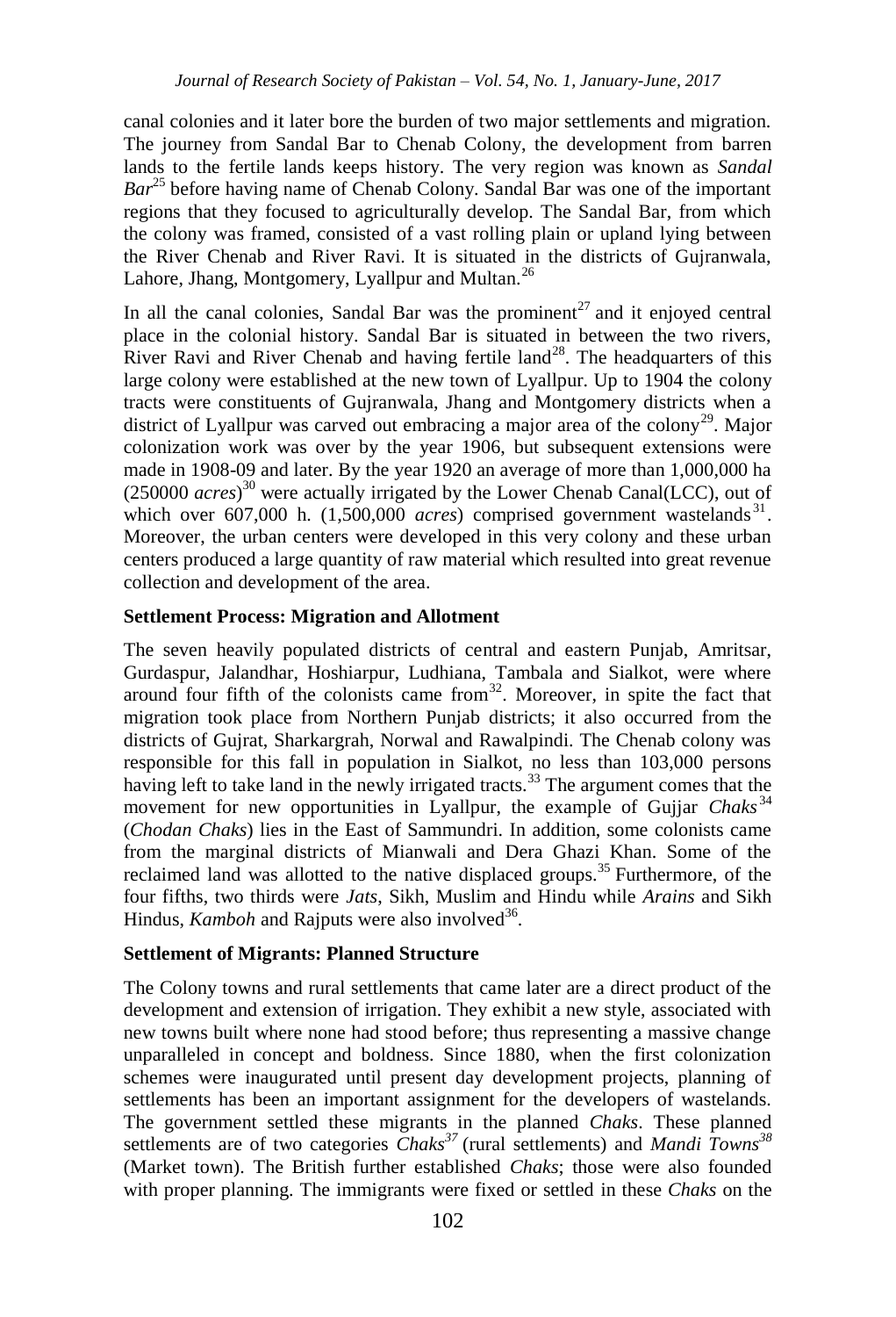basis of their cast, village or area. The *Chaks* were established on *Pattis* and the structure of the *Chaks* was same as like all other *Chaks*.

#### During interview Mr. Malik Ali Ahmad has given an account:

*"After establishing Lyallpur City, villages were founded around the city. The government allotted lands to the settlers and numbers were given to these villages. Three perennial canals were made and the villages were given number as per of the names of the canals irrigating the lands attached to them like on the name of Rakh branch, it was (R.B), on the name of Gogera Branch, it was G.B, and on the name of Jhang branch, it was J.B"*<sup>39</sup> *.*

Every *Chak* had a main *Chowk* in the center of all the bazars and every *Chak* had a pond of water which served the human and animal both. . The bazars were open and wide. The house allotment was made at equal footing<sup>40</sup>. While establishing new *Chak*, the settlement authorities planned even the residential colonies of menials at the eastern side of the *Chaks*. At both the northern and southern sides, there were ponds of waters too. In the central *Chowk*, there were shops and markets at both sides of the bazars. Later on, the rural to urban migration resulted from the colonial development of towns as centers of trade and commerce as agricultural markets like Lyallpur<sup>41</sup>.

### **Allotment of Land Holdings**

The colonists were categorized based on the size and function of the reclaimed land allotted to them. The settlers were of various casts, tribes, regions and religions but later they developed a sense of association with each other. The *Raj* government had classified these migrants in various categories and the process of land allotment was made on the measures of classification. There were three main groups who were settled down in the Chenab colony. There were *Jat* Hindus who were mainly from Amritsar, Hoshiarpur, Sialkot, Gurdaspur and Gujrat districts. They all were the best cultivators. $42^{\circ}$  The Muslims were mainly from Julludhar, Hoshiarpur, Ludhiana, Lahore and Sialkot too. The majority of the Muslims belong to *Arain* cast but other groups were too.<sup>43</sup> The third major group was the Sikhs who were very famous because of their valor and bravery. They were also refined farmers too. They were allotted military grants in this region as well. $44$ They (Migrants) were allotted land as per the below mentioned categories:-

I. *Rais*(Capitalist)

II. Sufaidposh

III. Yeoman(Abadkar)

Other than these three prominent categories of grantees, land allotment was also done on the basis of auction where bids were made in the open market<sup>45</sup>. This allowed the colonists to easily generate capital, become aware of the value of the Colony lands" worth and value in the market and allowed non agriculturists an equal chance of purchasing land<sup>46</sup>. Although these lands were free of all conditions viable on non-capitalist grants, the allottees did not get a choice when it came to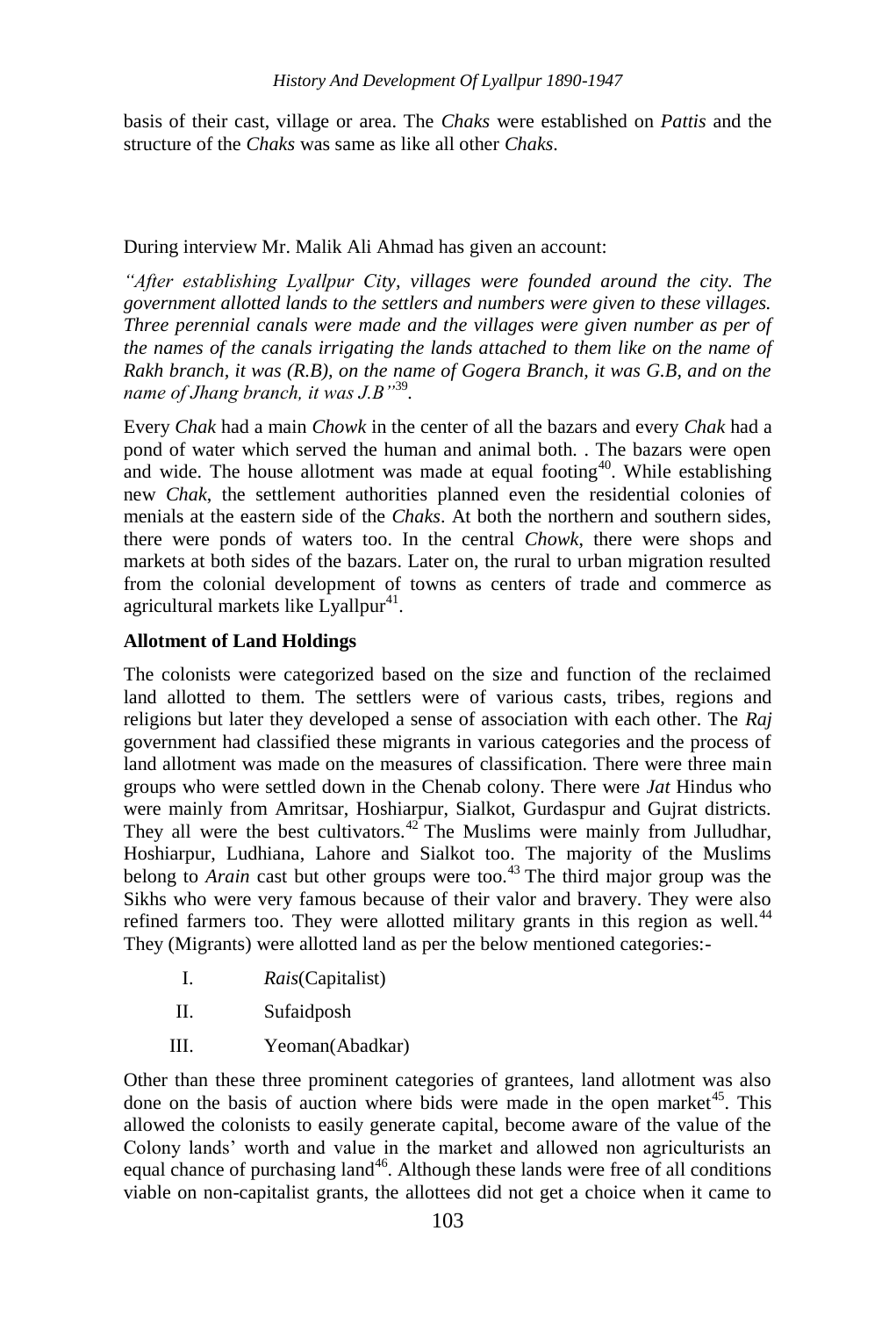exchange of lands. Ch. Atta Muhammad said that: The land allotment policy was: - Rais got 20 squares of lands, 5 squares of lands were given to the Sufaidposh and yeomen were given 2 squares of land. It was their allotment policy*<sup>47</sup>* .

- IV. Mule breeders
- V. Civil and military grants

# **Impacts of Canal Colonies: Development of** *Mandi* **Towns**

The prosperity of the colony is prominently emphasized by the remarkable development of the *Mandi* town and Lyallpur was established as Chenab Colony"s *Mandi* headquarter<sup>48</sup>. Lyallpur was established in 1896 after the Lieutenant-Governor of Punjab at the time, Sir James Lyall. After a few years, in 1904, a new district named Lyallpur was established within the already existing city of Lyallpur. A new administrative districts also known as Tehsils were formed within the new district known as, Lyallpur, Jaranwala, Sammundri and Toba Tek Singh<sup>49</sup>. Ch. Atta Muhammad said while an interview that "*When the British establish Lyallpur, it was the area with complete forests and barren lands. They worked hard and made it the city of lights"<sup>50</sup> .* Each of these Tehsils or towns were well planned and structured to represent the British flag, hence comprised of four colony squares and eight bazaars in all that connected with each at the central *Chowk*. This *Chowk* was well known for a clock tower that was surrounded by eight main roads all connecting a main town bazaar.

Initially known as Lyallpur, today, at 5,856 Sq. Faisalabad district, located in Punjab and is known as the Manchester of Pakistan because of its industrial significance<sup>51</sup>. It has natural boundaries towards the south because of River Ravi, while touches Hafizabad and Sheikhupura in the north while Toba Tek Singh, Chiniot and Jhang district in the west. Today, Faisalabad district is split into six *Tehsils,* known as Faisalabad City; Faisalabad *Sadar*; Sammundri; Jaranwala; Tandlianwala; and *Chak* Jhumra.<sup>52</sup> It was highly planned project having eight main bazars and one central *Chowk* named as clock tower<sup>53</sup>. Lyallpur was the main *Mandi* at which all the trade of the nearby areas was done. The British administration planned three main towns of Lyallpur, Sargodha and Montgomery in three colonies of Lower Chenab, Lower Jhelum and Lower Bari Doab colony. Lyallpur was connected with other small *Mandis* through railways, metal roads and other ways of communication. Lyallpur was important and headquarters of all these *Mandis*. In 1904, Lyallpur was given the status of district<sup>54</sup>. From 1887 to 1892, Lt. Governor Sir James Broad wood Lyall supervised the city development plan. It was given the name of Lyallpur because of his services, which he rendered. In 1896, proper settlement was started here <sup>55</sup>. Sir Pomp Young, settlement officer made the map of Lyallpur as like the map of Khartoum on the lines of Union jack. Eight bazars were made and in the center there was clock tower. The administrator was called Deputy Commissioner and Lyallpur had 4 tehsils, Lyallpur, Sammundri, Jarranwala and Toba Tek Singh respectively<sup>56</sup>. The names of eight bazars are: - Rail Bazar, Kachehri Bazar, Chiniot Bazar, Aminpur Bazar, Bhowana Bazar, Jhang Bazar, Montgomery Bazar, *and Karkhana* Bazar.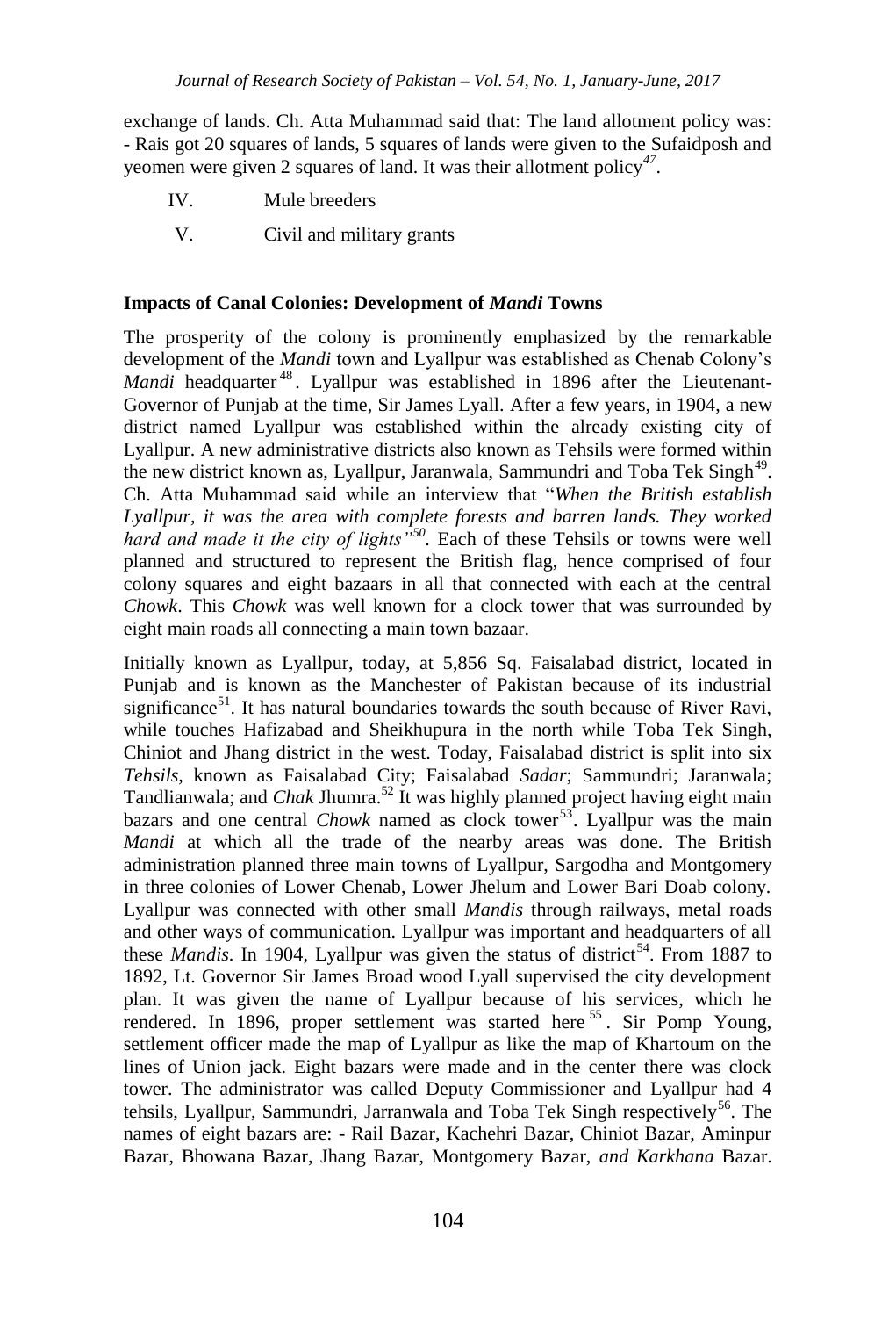These eight bazars were also the main business centers as described by Ali Ahmad:

Main centers of business were eight bazars of Lyallpur. Every necessity of life was found over there. Jhang Bazar was the busiest of all. Commonly, Bhuwana Bazar, Montgomery Bazar, and Aminpur Bazar were the bazars where doctors and *Hakeems* had shops. Majority of the business men were Sikhs and Hindus. All the business was in their hands. Majority of the British were used to go to kacheheri bazar. There was a London house and they bought things from there<sup>57</sup>.

In 1911, its population was round about 4 lakhs fifty thousand but in the census of 1914, it was round about 6 lakhs and seventy thousand<sup>58</sup>. It increased of 14 percent in 1921 census, although there were not as such fresh allotments or new settlement<sup>59</sup>. The increase varied greatly from circle to circle with the fecundity of the prevailing tribes and was at height in Gugera branch and its extensions. $^{60}$  As it was the major *Mandi* and all the raw material was collected over to export to  $U.K<sup>61</sup>$ . Wheat was one of the major exports to U.K. The export was made via rail to Karachi for Europe. There were also cotton ginning factories in the district especially in Lyallpur city. The Hindus and the Sikhs were economically well and they were controlling nearly all the business of Lyallpur. They were even more educated than that of Muslims. They were more influential than Muslims as well.

# **Establishment of** *Mandis* **Towns**

The main *Mandi* of the colony was Lyallpur<sup>62</sup> and the government also established other minor towns or *Mandis*, in Chenab Colony, were *Chak Jhumra*<sup>63</sup>, *Mandi* Rajana, Gojra *Mandi* <sup>64</sup> , Tandlianwala *Mandi* <sup>65</sup> , Buchiana *Mandi*, <sup>66</sup>Jarranwala *Mandi*<sup>67</sup>, Jhang, Sammundri<sup>68</sup> and Toba Tek Singh<sup>69</sup>. These *Mandi* towns or urban trade centers were connected to each other via railways, metal roads and link roads. The primary focus of the British authorities to establish these *Mandi* towns was that they tried to set up these urban centers on railway lines and connecting roads. These were the main centers of collecting of raw material and revenue generation.

Dost Muhammad narrated in interview:

We use to sale our products in the main grain markets of Lyallpur. There was no residence for the farmers in grain market. We took our products to the *Mandis* using bull carts and mule carts<sup>70</sup>.

The British authorities gave proper ways to reach *Mandis*. They established two major moods of communication, in Chenab colony in order to facilitate the farmer to bring their products to *Manids*; rail links and roads (metaled and unmated). The transportation of raw material form fields to mandis by roads on carts usually. Mostly these mandis were linked with other part of country via railway. After the establishment of Lyallpur district, the railway line<sup>71</sup> extended up to Hafizabad<sup>72</sup>, Lahore, Karachi and Bombay.

The colonizing officers also paid attention towards the development of road. Some were metal roads but majority were the link roads. They also made roads alongside of the canals. There are four main roads: - From Satiana Bangla to Lyallpur, From Lyallpur to Dijkot and Koro Bangla, From Chiniot to Lyallpur and then to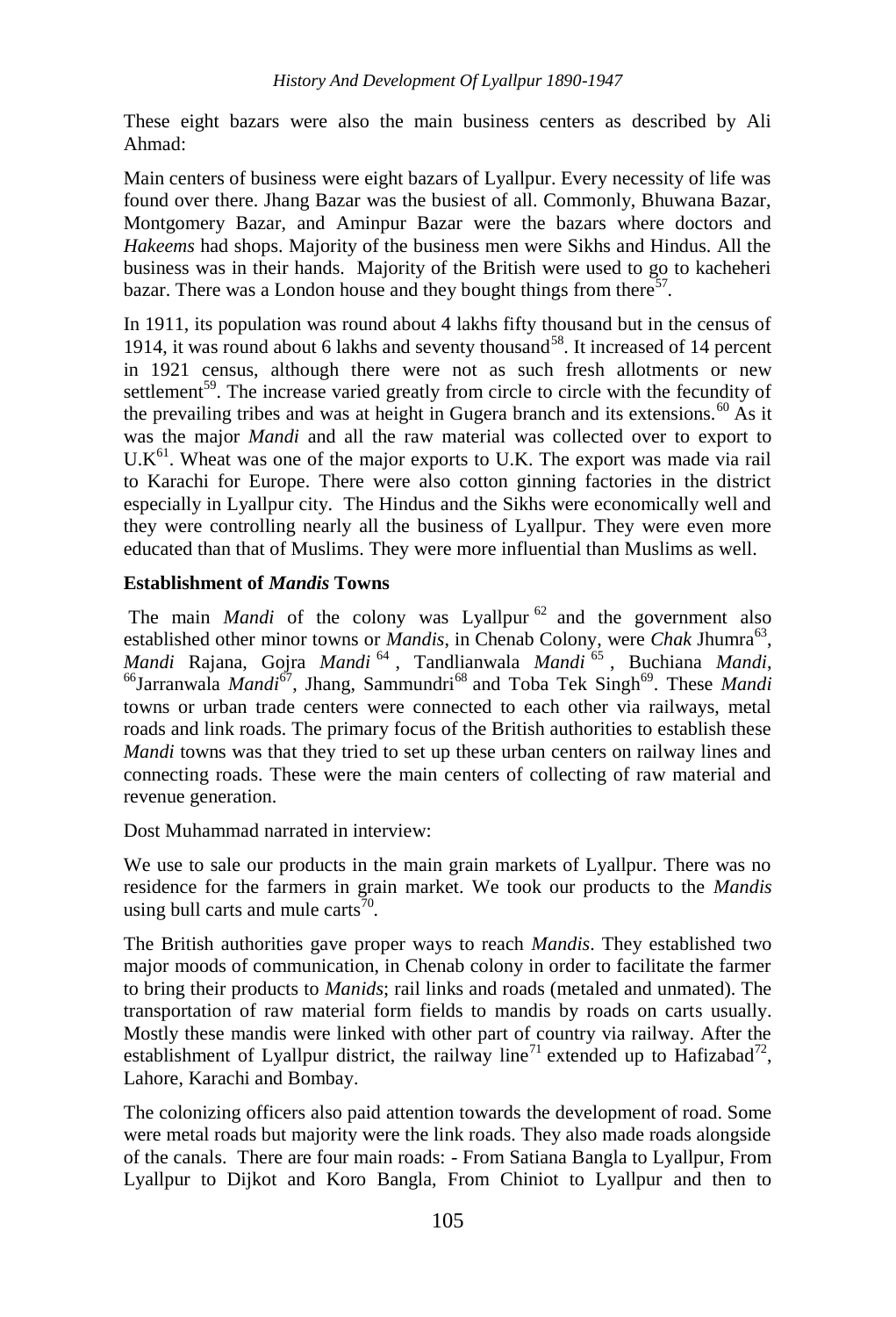Jarranwala, and from Sammundri to Gojra. There are many minor link roads are also there. There was not common phenomenon of post office but for the settlers it was also. The area of district Lyallpur was three thousand one hundred square mile. In the census report of 1901, its population was round about four lakhs and fifty thousand but in 1901, some villages of district Montgomery were merged into district Lyallpur. The village settlement plan was also well planned and the *Chaks* were found after early settlement of 1892. There were 233 miles metal roads maintained by the Public Works Department. There were 117 miles un-metaled roads which were not direct under the control of public works departments. These were to be managed by the district board.<sup>73</sup> Some of the other major road links were

- From Lahore to Bhakkar in Mianwali district running in Lyallpur district through Jarranwala, Lyallpur, Thikriwala, and Khairwala,
- District board roads from Lyallpur to Sammundri via Dijkot, 29 miles
- *Chak* Jhumra to Jarranwala, 21 miles
- From Gojra to Tandlianwala, the only metal road in Sammundri circle under district board<sup>74</sup>

# **Agricultural Development**

Despite allotting land and providing water, the colonial objective of maximizing revenue and export was not sufficient but in fact the transportation of the final produce from farm to the market was going to help achieve the colonial object adequately. The last years of the nineteenth century saw the colonial deliberate domineering of rural stability by the transformation arising from the commercialization of the colony"s agriculture. The sources suggest that Chenab colony served as the richest agricultural hub in Punjab and it may be called 'agricultural miracle. Moreover, agricultural production was increased incredibly as expected by the British Policy maker. This was additionally on the grounds that the monetary change of the territory relied upon the division and type of agrarian change. Toward the start of British lead in Punjab, the rural hardware, the nature of the seeds, the animals rearing, the arrangement of yield turn, the advertising of horticultural items and so forth were described practically by stagnation and out of date quality. Different innovative enhancements, for example, the utilization of high return assortments of seed, more effective gear and apparatus, enhanced water system framework, better animals, new methods of development, for example, a superior arrangement of pivot of harvests, utilization of more manure, control and keeping away from yield maladies and a superior Marketing framework for agrarian items were presented methodically. New cash crop culture, for example, wheat, tobacco, sugar stick and cotton were presented. Changes in the generation techniques prompted to changes in the social and monetary establishments in the territory. M.L. Sweetheart speaks quickly about the new hardware and seeds presented by the British government and the development of exchange and marketing spirit in agribusiness.<sup>75</sup>

More contemporary strategies of agriculture, for example, a superior yield turn ,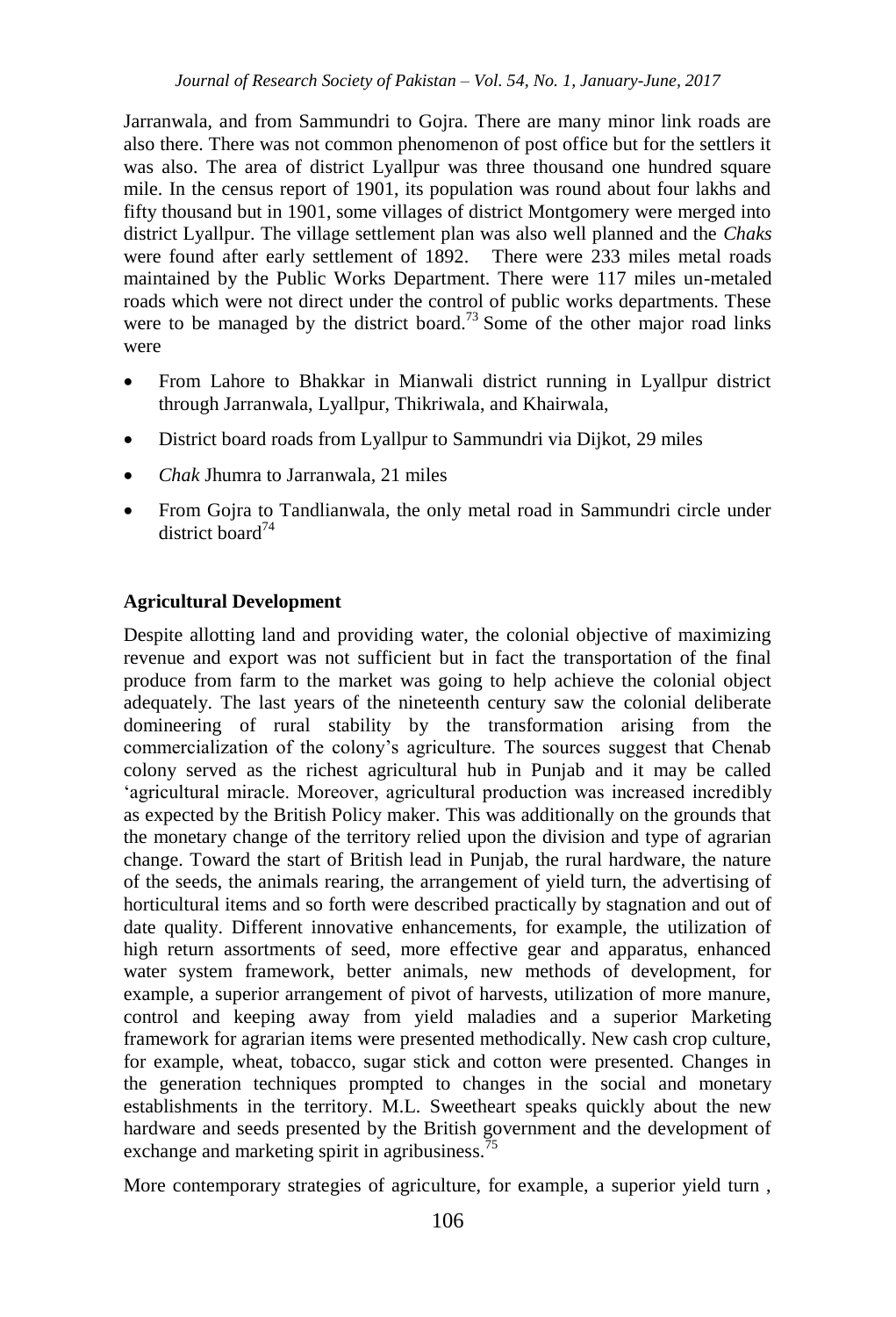the utilization of compost and the control of reaping illnesses were presented. The rural agriculturalists of Lyallpur were advised to avoid monotony in cultivation and prefer crop cultivation. The development of grain, which gathered nitrogen with its underlying foundations, was taken up into the pivot. Likewise, the advancement of water system has created isolate pivots of yields for the different land classifications. The approach of the administration was exhaustive as in it was the advancement of the most recent gear for a bigger agrarian creation. The undertaking to advance the enhanced gear was supplemented by the town rural unions composed in 1911-12.<sup>76</sup> The cultivators shaped the affiliations and attempted to take after the guidance and suggestions of farming in all matters associated with agrarian enhancements. They maintained the contact with agriculture office to keep it updated with needs of farmers.. In 1920-21 these unions were essentially functional in each area. Likewise, the farmer week in the administration was seen in many circles. The cultivators were conveyed to these focuses from everywhere throughout the area, so they could benefit from the presentation of the most recent improvement and revelations in farming practices. 77

The Agronomy Department had a few trials on which the examination business related to the testing of relative benefits of various sorts of yields, seed determination, advancement and testing of new analyses, research for crop rotation, work on the proficiency of excrement, Etc. , was completed. In 1920, the Agricultural Department had 7 trial organizations, 15 horticultural ventures for the elaboration of nearby issues, and 9 seed organizations for the engendering of immaculate seeds.<sup>78</sup> In the 1920s, Punjab delivered one tenth of the aggregate British cotton harvest and 33% of its wheat. Wheat, which had beforehand been decayed when a grain guard had been created; it was traded in substantial amounts on the new railroad arrange. While different areas, for example, Bengal, Bihar and Orissa saw a developing agrarian emergency, Punjab had risen as the pacemaker of Indian rural advancement. Per capita generation of all products expanded from 1891 to 1921 about 45 percent.<sup>79</sup> To the assumed average annual acreage of each crop, various rates of outturn were applied in the different circles, based on crop experiments conducted in the ordinary course by the agricultural department and during settlement operations by the settlement staff. The farm of produce estimate was, however, simplified by reducing to a minimum the number of crops for which separate calculations was made, a course which was unlikely to affect its accuracy when different crops account for so small a portion of the total area. The outturns were:-

Sugarcane was round about 21 munds per acre in Jhang branch, 28 munds per acre in Gugera branch circle I and II. Same was the example of wheat which was 13 munds per acre in Jhang branch and 15 munds per acre in Gugera branch and extensions respectively<sup>80</sup>.

For transporting the produce road and rail way networks that ran from central markets all the way up to the Karachi ports were required. The government was very keen in the agricultural produce of the land and hence an Agriculture college and research institute was established at Lyallpur in  $1909<sup>81</sup>$ . Despite the initial failure faced by the Agriculture College, they were still able to successfully establish the high quality American cotton<sup>82</sup>. In college, many experiments were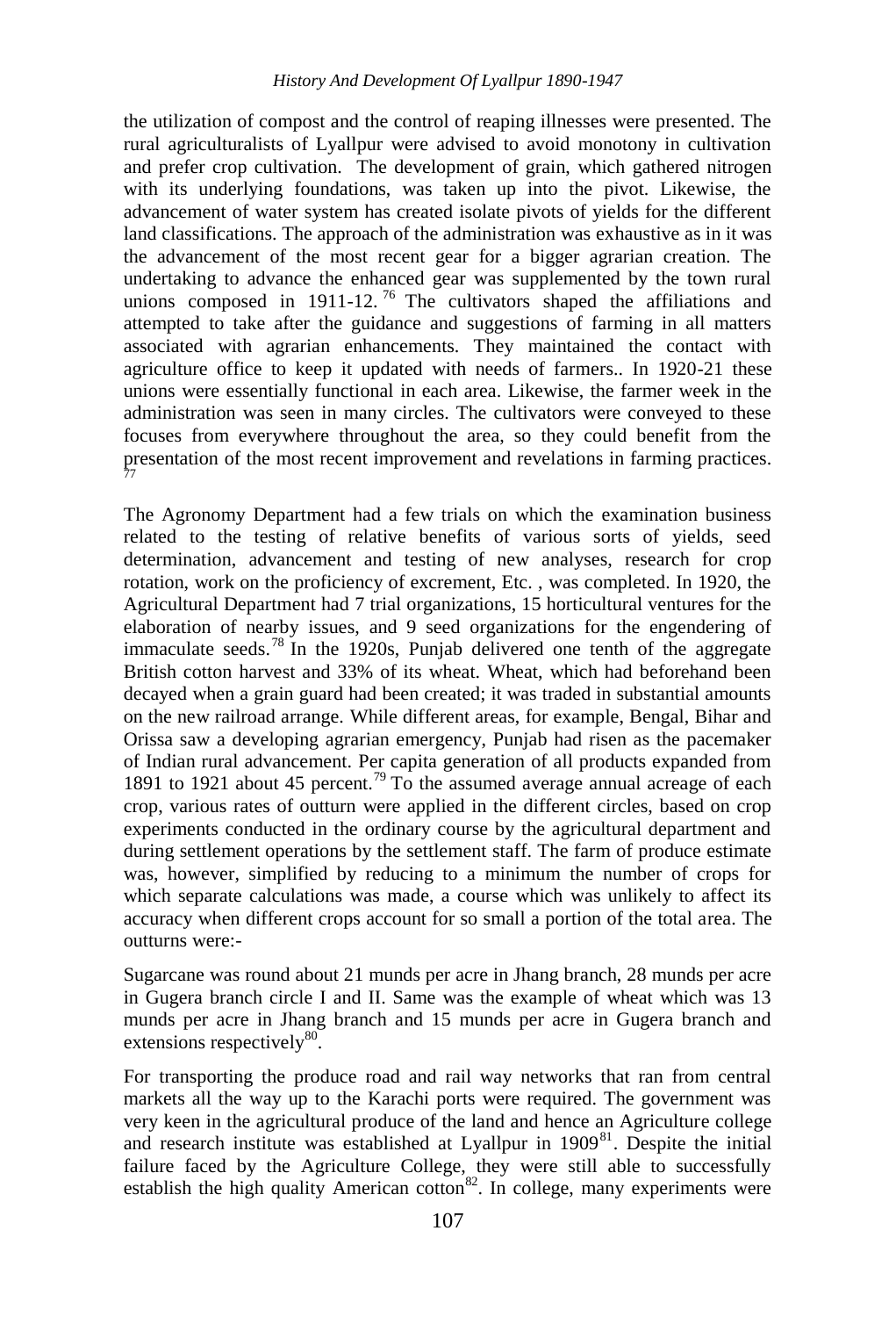made for new seeds and highly producing seeds were invented. After such a successful break, 7500 *acres* of land was set aside to be allotted via grants for the production of finest cotton of the colony and subsequent export of high quality cotton to the Lancashire mills in United Kingdom $^{83}$ . the Although the costs for every product were determined by the government, they were easily transferred and transmitted to other canal colonies through telegraph such as in the case of Bombay. Furthermore, for the farmers own protection from the malpractices of the middle man, the government established a cooperative shop in the region that is known as the largest producer of cotton- Lyallpur. Over the years interest in the sufficient marketing and export of cotton and other crops increased and to address this interest, transport infrastructure was set up  $84$ . The best part of this infrastructure was that it easily carried the produce right from the farmer"s house to Karachi port and other markets.

Farmers with larger landholdings obviously had better infrastructural and marketing opportunities hence also had a better income. Researchers like Islam point out that after a while, the farmers started producing on a commercial level rather than producing to cater to their own needs<sup>85</sup>. This stance is also supported by who found out that eventually over time the production of food grains reduced while the production of crops like wheat and cotton increased in the province of Punjab<sup>86</sup>. In support of the colonization process, Darling claims that before the canal colonies were formed, the average farmer would not be able to manage increased price in the market because he would be unable to produce enough according to the requirement of the market and would most definitely be a net buyer than a net producer<sup>87</sup>. Moreover, even if they were able to produce enough, most of it would go to waste because of the lack of proper marketing and transport facilities. By providing the farmers with larger land tracts, proper infrastructural facilities along with marketing endeavors, he was able to transform from the meager buyer to the stocky seller which proved quite beneficial for him in the long run.

# **Industrial Growth**

1

The colonial agricultural development<sup>1</sup> of the region led to the introduction of a number of new crops including cotton which culminated intrinsically with Lyallpur city's textile industry. Being known for the best market of Punjab, bearing surplus raw material, there emerged little industry relating to ginning, oil and agriculture in Lyallpur. it emerged as a *Mandi* town that transformed it major trade centre. The agro policies of the authorities throughout from the establishment of the canal colony helped the farmers to be the best agricultural producers. The products boost gave way to the nourishment of the urban trade and commerce centers and finally in Chenab colony, Lyallpur emerged as main market town of Chenab Colony as well as sub-continent. It became the main industrial hub of cotton related business as well agro-business.

Immediately after the First World War, the main priority of the British was to develop a substantial industrial infrastructure in India. Britain"s industrial decline was becoming apparent as to why this development was essential as it could

<sup>&</sup>lt;sup>1</sup>The British planted their best administration policies for the nourishment of agriculture. Agricultural development later was main motivating factor in the trade urbanization centers and towns.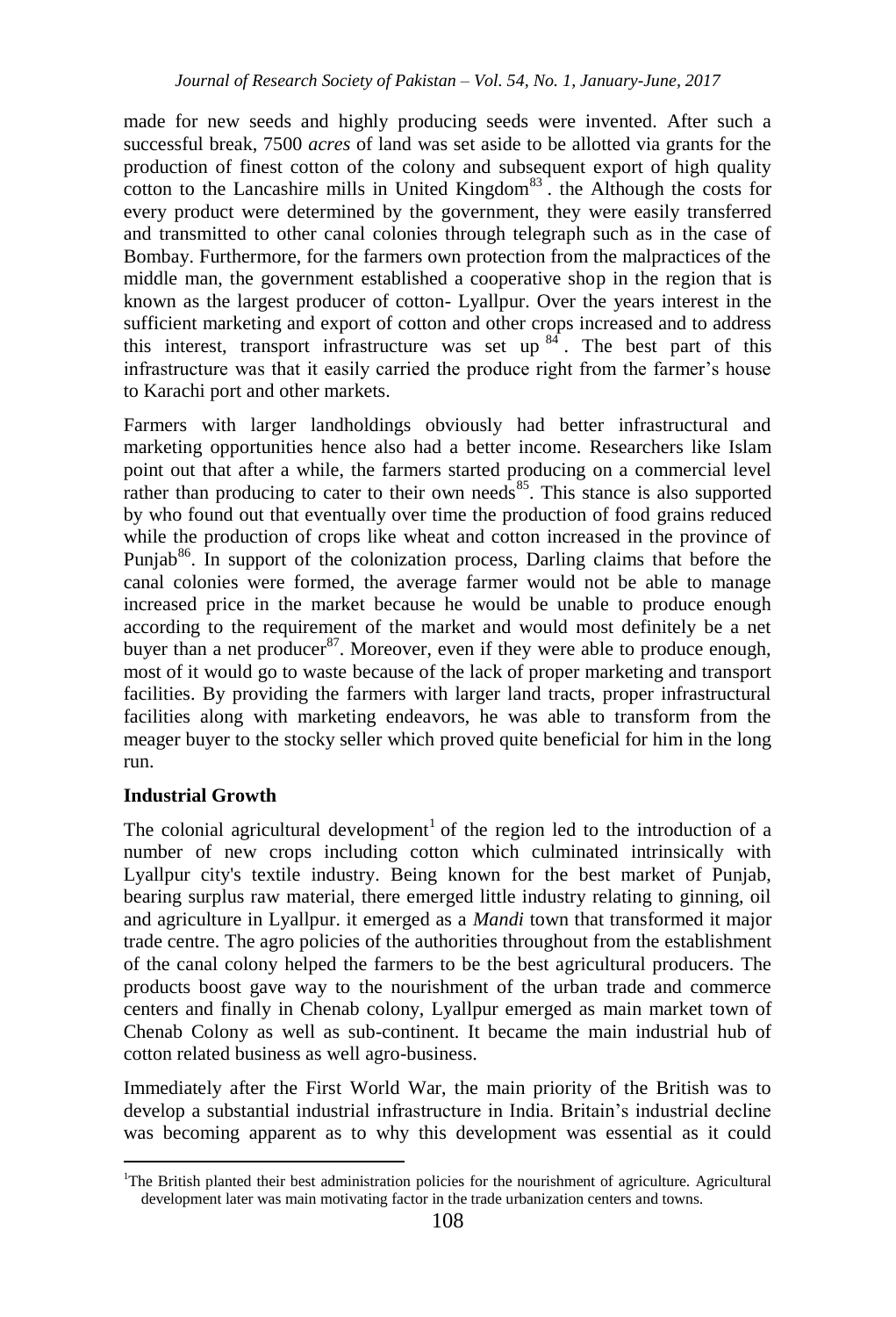transform India. It could alleviate Indian capitalists who might otherwise direct towards congress with their expertise and capital. This development was said to be of economic use as it would provide employment and administer some efficacy into the Indian economy. In order for their empires to flourish, the British had to develop the Indian economy. On the other hand, industrial development, specifically as in the case of cotton textiles gave rise to competition. There was a high chance that the rapid advancement of capitalism might deteriorate the basis of the agrarian social order. Nationalist criticism targeted the performance of the industrial economy and the effects of imperial rule upon it. The gathering of large masses of workers in the cities gave rise to restlessness and uncertainty about social conditions and their political repercussions. The role of British investment and entrepreneurship has been emphasized in the literature on early industrial development. Some scholars are of the view that these factors are crucial in the development of an economy that is scarce in capital, entrepreneurial skills and technology. Contemporary historian like Imran Ali has viewed Chenab colony and Suhagpara, indefinitely produced finest cotton. Ian Talbot suggests that Colonial policy privileged the Punjab"s agrarian development at the expense of industrial growth. Idrees Khawaj called canal colonies a chief industrializing agent of the province. Pippa Virdee has mentioned the pre partition industrial growth that linked with agriculture in Lyallpur. According to her:

*"Once the Chenab Colony development began to make an impact, some industry started. In 1912, there were only 11 factories located in Lyallpur, all of which specialized in cotton ginning and pressing. By 1935, however, the number of factories had increased to 25, and while the majority still specialized in cotton ginning and pressing, there were a number of saw, oil and sugar Mills. It is clear from this that industry in pre-partition Lyallpur was dominated by the production of cotton in the district, a feature that has continued in the post- partition period"<sup>88</sup> .*

It is difficult to find actual figure of factories in Lyallpur as the common narrative about the industry in Lyallpur District is  $25^{89}$ , 71 and  $72^{90}$  factories which failed to mention the figures whether it was located in Lyallpur City or District. such kind of debate has spelled over during the partition process as difference claims were made. The Government<sup>91</sup> sources demonstrations a very detail information about the industries in district and work force. Prior to the partition, there were 64 main cotton ginning factories who were mainly related to the agricultural products and other relevant things.<sup>92</sup> Before colonization, almost every farmer used to be in debt to the traditionally exploitative moneylender. The debt due to the traditional money lender was considerably lower in the canal colonies due to the increase in income. While it was only 4 times the land revenue in canal colonies, and in 5 out of 8 tehsils of Lyallpur it was only 0.5 times the revenue and in non-colony districts in the South-West, like Mianwali it was 28 times the land revenue and in Muzaffargarh it was 22 times the land revenue $^{93}$ .

# **Conclusion**

Canal colonization is a wonder of irrigation engineering motivated by British"s economic, governance, and strategic interests. Lyallpur served to be headquarter of Chenab colony that constituted largest share of newly established nine canal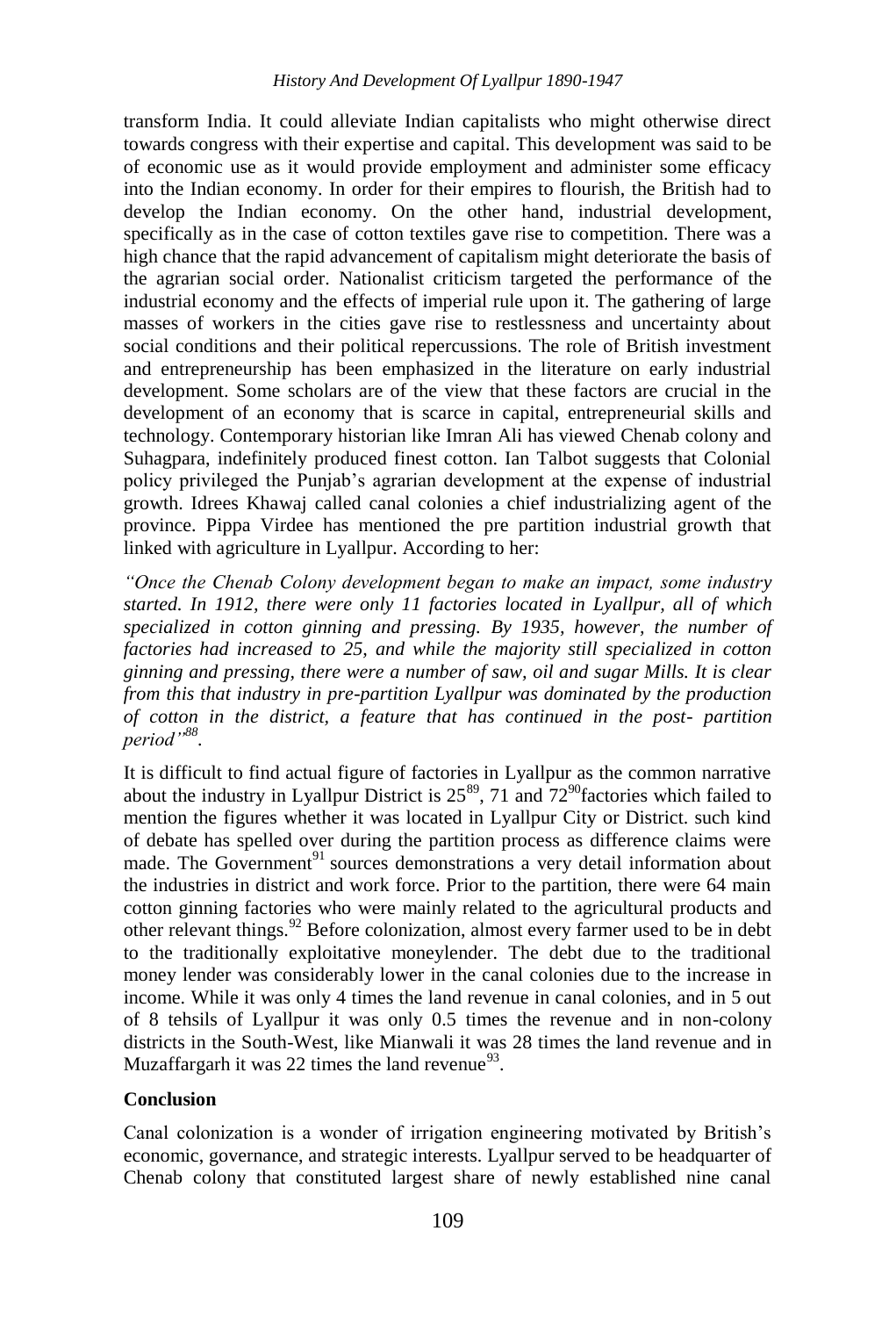colonies. Canal colonization transformed 6 million *acres* of barren land into productive agricultural land. This progress was accompanied by development of integrated communication system and *Mandi* towns that contributed in development of the region and ensconcing its economic base. The transformation of crown waste in productive agricultural land and hub of industrial raw material can be classified into following stages. There is debate regarding motives of colonial masters behind such an ambitious plan. It is debated either it meant for serving monetary and strategic interests of colonial master or it objectified welfare of people and development of the region. Leaving intention surmises apart, it is obvious with respect to its impacts that it provided a win -win situation for the agriculturalists of the area. The development of Chenab colony (Lyallpur as it"s headquarter) is resultant of impeccable planning and effective management of colony officers and second to none hard work of the migrants who rehabilitated the land.

Due to this land mark development, canal colonies and especially Chenab Colony witnessed great changes. It was Chenab Colony that served as great factor in the partition that it was inculcated in the Sikhs Azad Punjab Scheme<sup>94</sup>. The Chenab Colony, right from its establishment was an important base for the raj government as well as for the migrants. The British canal hydrology scheme and establishment of canal colonies helped them a lot in revenue collection and raw material too. The role of migrants that is equally significant in terms of making the barren bushy land into miracle of united Punjab.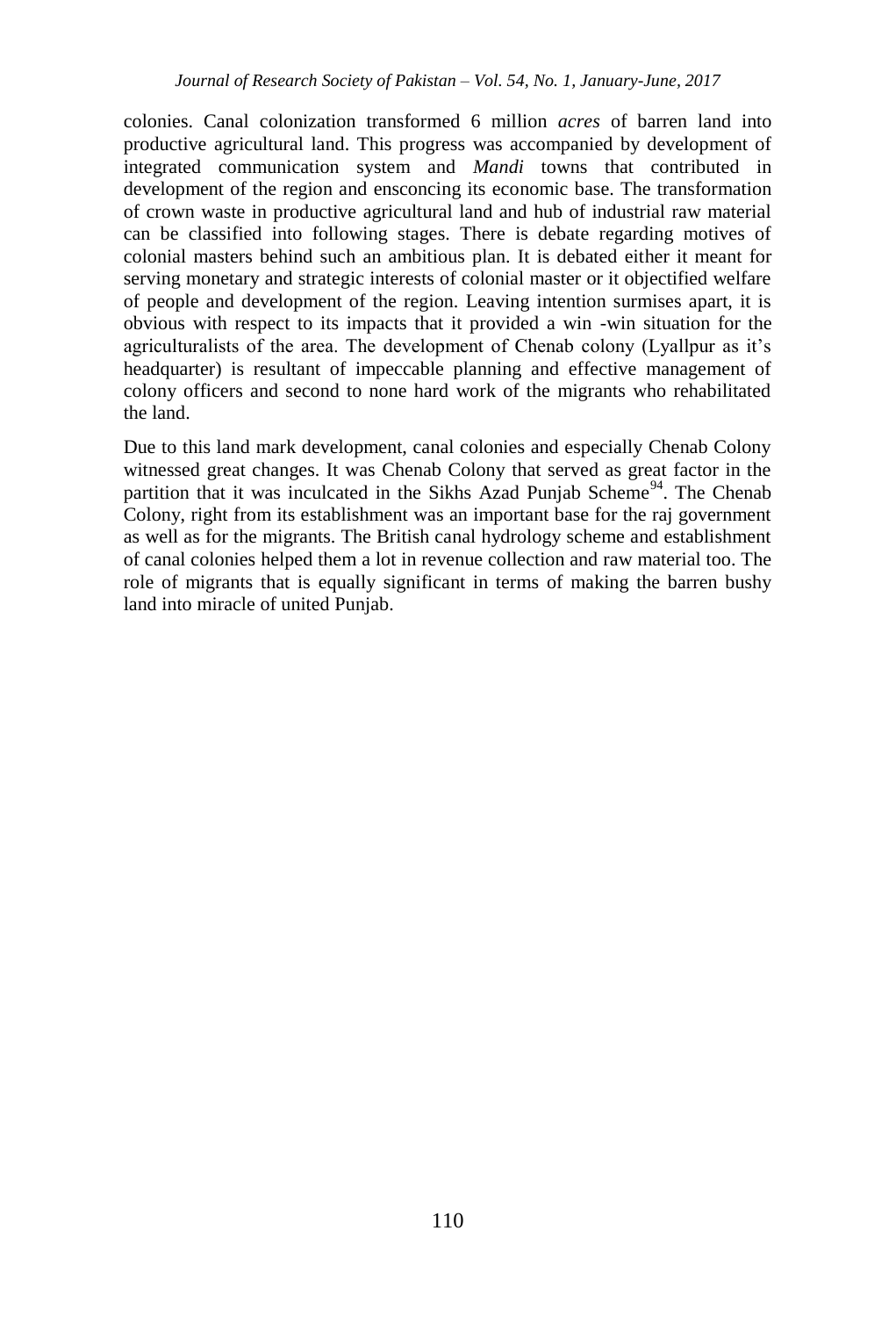#### **Notes and References**

- 1 Ian Morris, *Why the West Rules for Now: The Patterns of History, and What They Reveal about the Future* (New York: Farrar, 2010), 24.
- 2 James M. Douie, "The Punjab Canal Colonies," *Journal of the Royal Society of Arts* 62, no. 3210 (1914): 615-616.
- 3 Mohammad Zaigham Pasha and Shaukat Ali, *From Sand Dunes to Smiling Fields: History of Lyallpur now Faisalabad* (Lahore: Fine Books Printers, 1996), 127.
- 4 Imran Ali,. *The Punjab under imperialism, 1885-1947*; Imran Ali, "The Punjab and the Retardation of Nationalism", *In the Political Inheritance of Pakistan* (UK: Palgrave Macmillan, 1991): 29-52; Furthermore, Partha Nath Mukherji, "The Farmers' Movement in Punjab: Politics of Pressure Groups and Pressure of Party Politics", Economic *and Political Weekly* (1998): 1043-1048; Asad Ali Khan, "A Temporal View of Socio-Political Changes in Punjab*,"* An *International Journal of South Asian Studies* 24, no. 2 (2009): 296-321; Majed Akhter and Kerri Jean Ormerod. "The Irrigation Technozone: State power, Expertise, and Agrarian Development in the US West and British Punjab, 1880–1920", *Geoforum* 60 (2015): 123-132.
- 5 Idress Khawaja, "Development, Disparity, and Colonial Shocks: Do Endowments Matters?", *Institute for Research on Labor and Employment, PIDE, 2012.*
- 6 Imran Ali, *Punjab under Imperialism*, 3.
- <sup>7</sup> Neeldari Bhatacharya, Promise of Modernity, Antinomies of Development, Yale University Program in Agrarian Studies, *Center for Historical Studies*, Jawahar Lal Nehru University, 2012: 1-51, See also online, [http://agrarianstudies.macmillan.yale.edu/sites/default/files/files/colloqpapers/15bhattach](http://agrarianstudies.macmillan.yale.edu/sites/default/files/files/colloqpapers/15bhattacharya.pdf) [arya.pdf](http://agrarianstudies.macmillan.yale.edu/sites/default/files/files/colloqpapers/15bhattacharya.pdf) Accessed on 18/2/2017; Idress Khawaja, *Development, Disparity, and Colonial Shocks: Do Endowments Matters? Institute for Research on Labor and Employment, PIDE, 2012.*
- 8 See the early exploration reports of the different *bars* conducted by the Survey of India, Dehradun Records, 1850-60, Serial No, 625, Old No. Rev/5, 1854-57.
- <sup>9</sup> In 1841, Henry Lawrence rode through this region, leaving Ferozepur on 16 December and reaching Peshawar on the  $28<sup>th</sup>$  December. His dairy and letters give us his earliest impressions of the terrain.
- <sup>10</sup> James M. Douie, "The Punjab Canal Colonies," *Journal of the Royal Society of Arts* 62, no. 3210 (1914): 615-616.
- $11$  Atta Muhammad, Mastery over Geography and the Rise of Social Development: A Case Study of the Canal Irrigation System of the West Punjab During Colonial India." Academic Research International 1, no. 3 (2011): 65.
- <sup>12</sup> Ian Morris, *Why the West Rules for Now: The Patterns of History and What They Reveal about the Future* (New York: Farrar, 2010), 12.
- <sup>13</sup> M.S. Randhawa, *A History of Agriculture*,10.
- <sup>14</sup> Idrees Khawaja, *Development, Disparity, and Colonial Shocks: Do Endowments Matter?* 10.
- <sup>15</sup> Kapur Singh Bajwa, *A Study of the Economic Effects of Punjab Canal Colonies,* 11-12.
- <sup>16</sup> Imran Ali, *Punjab under Imperialism,* 3-6.
- <sup>17</sup> M. Mufakhur ul Islam, *Irrigation, agriculture and Raj: Punjab 1887-*1958 (New Delhi: Manohar Publications, 1997), 19.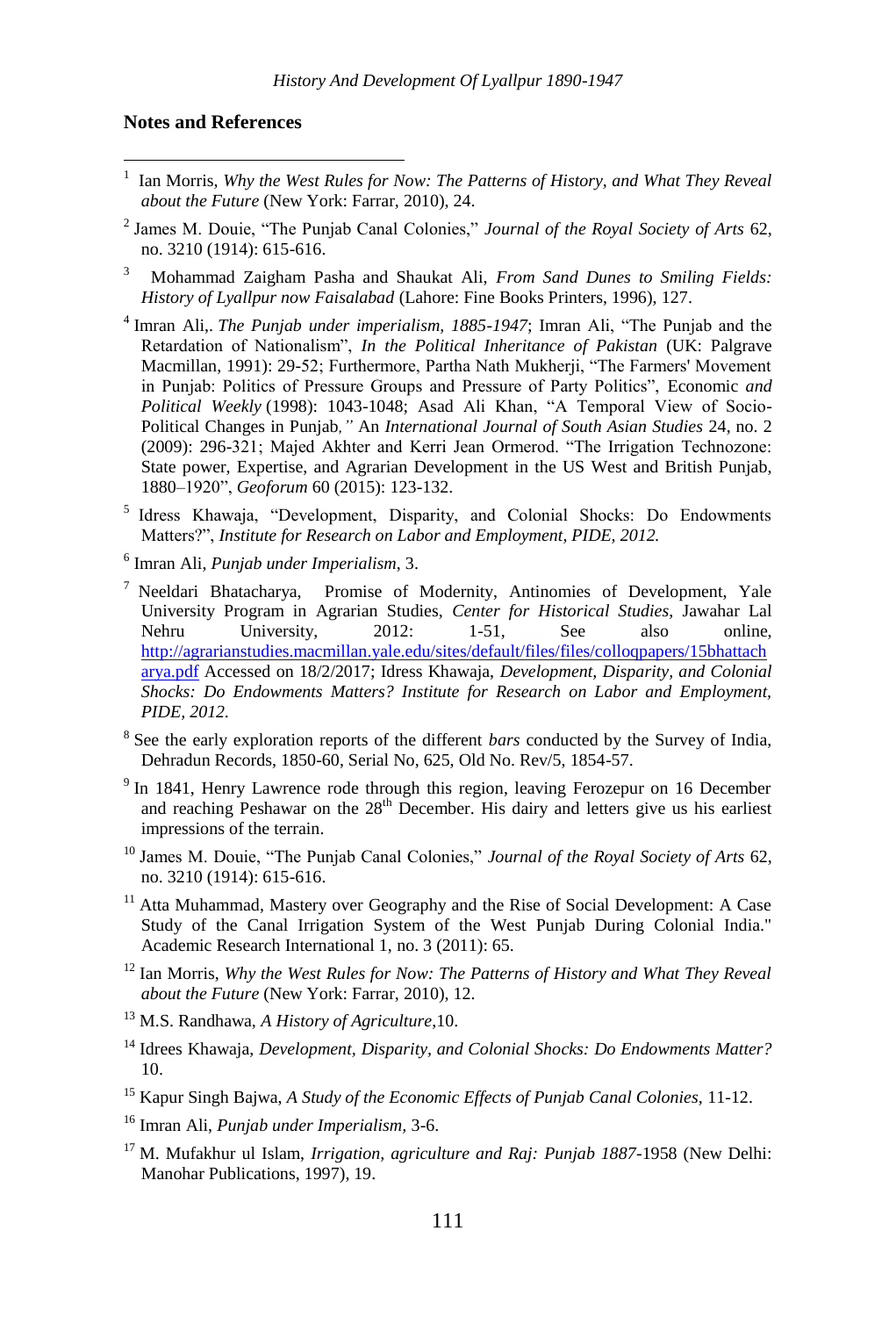- <sup>18</sup> Paul W. Paustian , *Canal irrigation in the Punjab: an Economic Inquiry Relating to Certain Aspects of the Development of Canal Irrigation by the British in the Punjab*(London: Good read Books; 1930), 30.
- <sup>19</sup> Paul W. Paustian, *Canal irrigation,* 51.

- <sup>20</sup> M.S. Randhawa, *A History of Agriculture in India* (New Delhi: Indian Council of Agricultural Research; 1998), 291.
- <sup>21</sup> In the period of Lord Curzon, many initiatives of public reforms were undertaken.
- <sup>22</sup> M.S. Randhawa, *A History of Agriculture in India*, 291.
- 23 Imran Ali, *The Punjab Under Imperialism, 1885-1947*, 8.
- $24$  The largest canal colony, the Chenab, had also the highest proportion of peasant grants, at almost 80 per cent of total allotted area. The civilian peasant grantee became less common in the later colonies as more land was diverted for other purposes, such as military usage and auction purchase.
- $25$  It was also known as Dulle di Bar, because of renowned figure Dulla Bhatti who fought against the forces of Akbar.
- <sup>26</sup> M.S.Randhawa, *A History of Agriculture in India*, 282.
- $27$  It is folk lore that Sandal Bar is naaf of Punjab.
- <sup>28</sup> There are myths about the word Sandal. Some are off the view that Sandal was old ancestor of Dulla Bhatti and on the contrary many are off the view that it was the name of a dacoit who belongs to the cast of Churah. It is also said that Alexander attacked this very region. For details, see Ahmad Ghazali, *Sandal Bar* (Lahore: Feroz sons; 1996), 43.
- <sup>29</sup> Ahmad Ghazali, *Sandal Bar*, 43.
- <sup>30</sup> Theodore Morison, *The Economic Transition In India* (London: John Murray, 1911), 34.
- <sup>31</sup> Kennedy Hugh Trevaskis, *The land of five Rivers* (London: Oxford University Press, 1928), 269 – 518.
- <sup>32</sup> Gazetteer of the Chenab Colony 1904 (Lahore: Civil and Military Gazette Press, 1905), 36.
- <sup>33</sup> <http://www.encyclopk.com/2015/08/sialkot-district/>
- <sup>34</sup> This term is used for the *Chaks* of Gujjar who have migrated mostly from Sialkot, Norwal and nearby areas of this district and they settled most in the East of Lyallpur District.
- <sup>35</sup> *Gazetteer of the Chenab Colony 1904,* 14.
- <sup>36</sup> Durshan Singh Tatla, *The Sikh Diaspora* (London: UCL Press, 2005), 45-46.
- <sup>37</sup> A *Chak* is village bloc inhabited by tillers and peasants. It had one main Chowk and bazar.
- <sup>38</sup> Mandi Town primarily functions as a trade center for agricultural produce of a large area.
- <sup>39</sup> Ahmad Ali s/o Sarishta Khan Kamoka, Dhudi wala 214 R.B, Lyallpur, November 25, 2016.
- <sup>40</sup> Sometimes, the land given for house was round about 36 marlas or sometimes 20 marlas or 18. For further study see, Settlement of Chenab Colony, BOR, II.
- <sup>41</sup> Ian Talbot & Shinder Thandi, *People on The Move: Punjabi Colonial, and Post-Colonial Migration*, 12.
- <sup>42</sup> H.B. Dobson, *Final Report on the Chenab Colony Settlement 1915*, 9.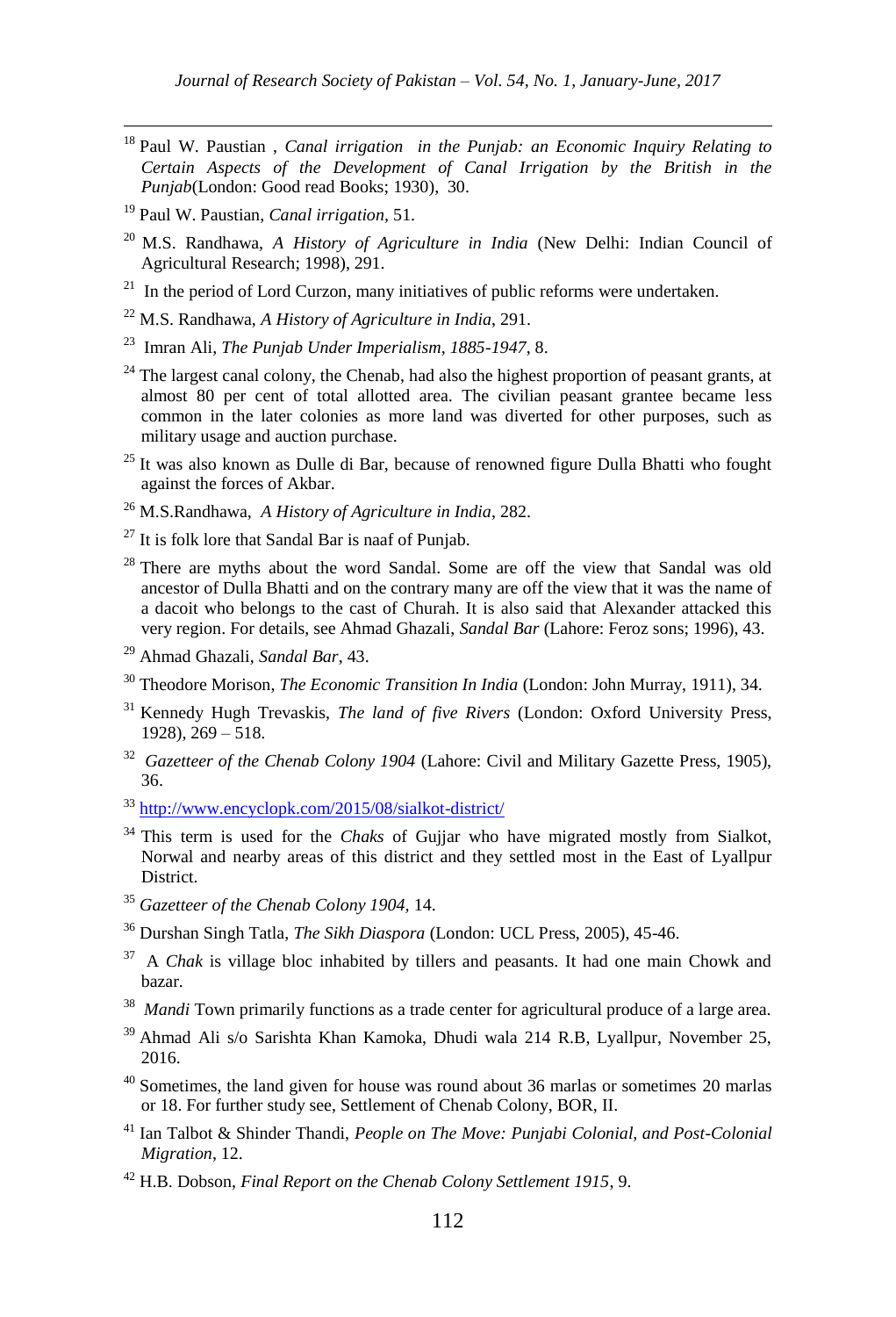- <sup>43</sup> Dobson, *Final Report on the Chenab Colony Settlement*, 9.
- <sup>44</sup> Dobson, *Final Report on the Chenab Colony Settlement*, 9.
- <sup>45</sup> *Gazetteer of Chenab Colony 1904,* 43. See also; *"Chenab Canal"* BOR H/251/16 A-F; and "*Chenab Canal colonization"* BOR printed 74, Revenue, Vol-I-III.
- <sup>46</sup> *Gazetteer of Chenab Colony 1904,* 43; See also *"Chenab Canal"* BOR H/251/16 A-F; and "*Chenab Canal colonization"* BOR printed 74, Revenue, Vol-I-III.
- <sup>47</sup> Interview of Ch. Atta Muhammad Loona, Chak 238 RB, Lyallpur, October 15, 2016.
- <sup>48</sup> H.B. Dobson, *Final Settlement Report on Chenab Colony Settlement*, 5.
- 49 Ashfaq Bukhari, *Lyallpur Kahani,* 79.

- <sup>50</sup> Interview of Ch. Atta Muhammad Loona, Chak 238 RB, Lyallpur, October 15, 2016.
- <sup>51</sup> Ian Talbot, *"The Punjab under colonialism: Order and transformation in British India." Journal of Punjab Studies 14, no. 1 (2011): 4;* For further study see, *Migration and Modernity: The State, the Punjabi Village, and the Settling of the Canal Colonies* in People on The Move: Punjabi Colonial, and Post-Colonial Migration, I.Talbot & Shinder Thandi, (Karachi: Oxford University Press; 2004), 12.
- 52 Mohammad Zaigham Pasha and Shaukat Ali, *From Sand Dunes to Smiling Fields: History of Lyallpur now Faisalabad* (Lahore: Fine Books Printers, 1996), 130.
- <sup>53</sup> Masud ul Hasan, *Pakistan: Places of interest* (Lahore: Feroz Sons ltd. ud), 240.
- <sup>54</sup> *Gazetteer of the Chenab Colony (Lyallpur)* (Lahore: Civil and Military Gazette; 1905), 35.
- <sup>55</sup> Liaqat Ali Sandhu, *Khoj* (Lahore: Gohar Publishers; 2011), 122.
- <sup>56</sup> K.L. Ralia Ram, *Punjab Ki Khushhali; Sarkar-i-Angrezi kay zer-i-Saya*, 109.
- <sup>57</sup> Ahmad Ali s/o Sarishta Khan Kamoka, Dhudi wala 214 R.B, Lyallpur, November 25, 2016.
- <sup>58</sup> *Geography of Lyallpur District* (Lahore: Mufid-i-Aam Publications; ud.), 21.
- <sup>59</sup> Penny, *Final Settlement Report,* 9.
- <sup>60</sup> Penny, *Final Settlement Report,* 9.
- <sup>61</sup> Penny, *Final Settlement Report,* 36.
- <sup>62</sup> Lyallpur was major *Mandi* town on bigger or largest Chenab colony was strategically connected with other small *Mandi* towns.
- <sup>63</sup> It is an important small *Mandi* 12 miles away from Lyallpur. Prof. Masod ul Hasan is off the view that it was initially called as Chiniot road and when railway line was extended to Chiniot, it was reanmed as Chak jhumra.
- $64$  It was founded in 1899. It was at the time of colonization known as "Mauza 470 Jhang" Branch". Most of the inhabitants are Gujjars. So because of this reason, it is known as gojra. It also has railway station on the juncture of Lyallpur-Khanewal railway link.
- <sup>65</sup> It was also developed by the settlement officers as small *Mandi* and it is located on Lahore-Shorkot railway, 61 miles away from Lyallpur. It was famous grain market.
- <sup>66</sup> It is sub-division headquarter of Lyallpur. It is 22 miles East from Lyallpur and it is connected by metal road. There is also a railway junction of Sheikhupura- Shorkot link railway. It also has industry likewise Crescent Jute mills, Husain Sugar mills, Lyallpur chemical factory etc.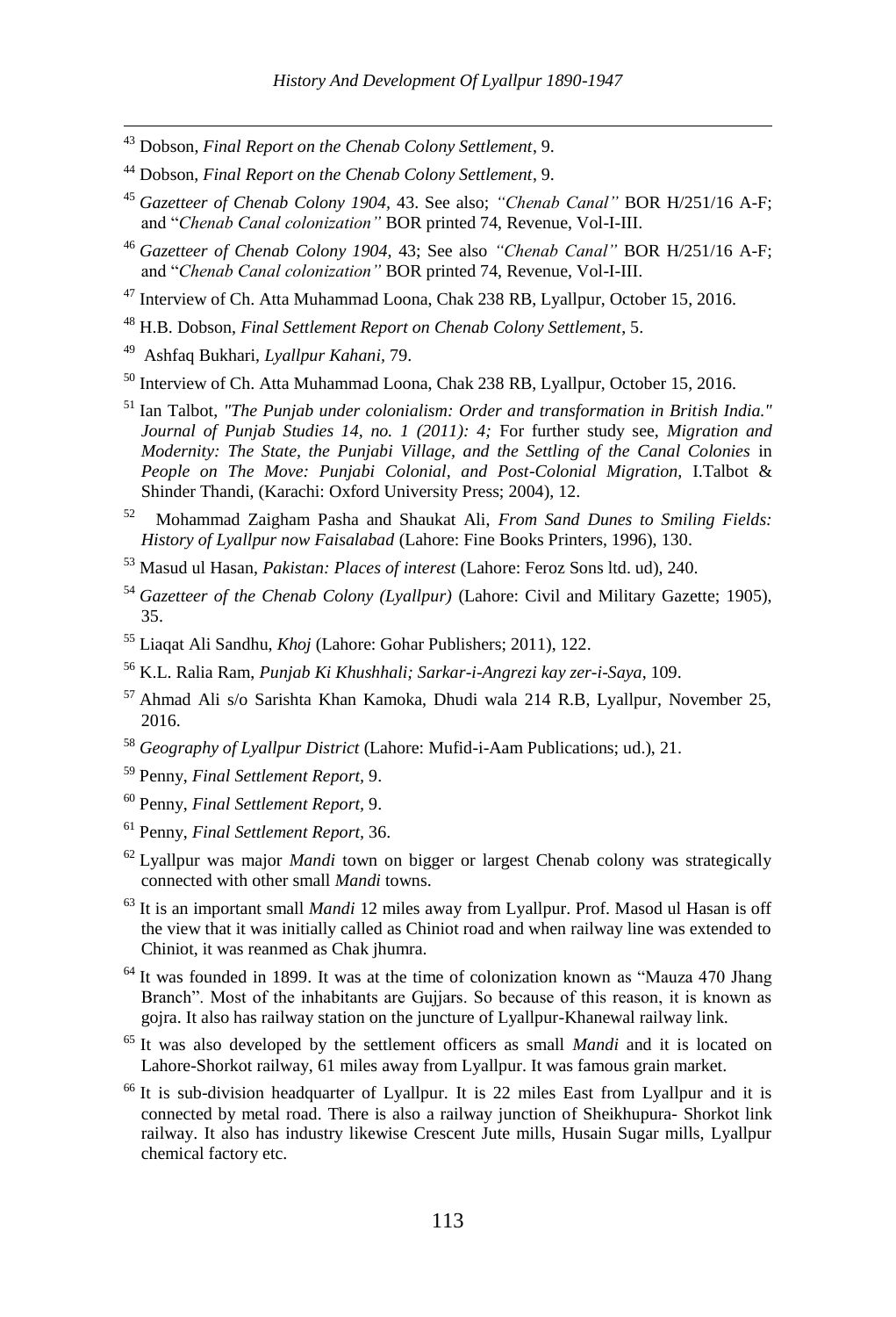- <sup>67</sup> Jaranwala *Mandi* was also a sub division of Lyallpur and important industrial as well major town of the bearer of the settlers coming from Amritsar, Ludhiana and other major settlers.
- <sup>68</sup> It is a tehsil of Lyallpur, situated at the junction of the Gojra-Tandlianwala and Lyallpur Kamalia road. The town was founded in 1900. It had its name from the expense of water that used to stand after the rains.
- <sup>69</sup> Taireth Ram Sethi, *Beupar Aarhat India* (Lahore: Punjab National Press; 1942), 151-61. At that time Lyallpur, Chak Jhumra, Gojra, Toba Tek Singh, Tandilanwala, Kamaliya and Pir Mahal and Mamokanjan were the main trade centers and *Mandis*. These *Mandis* were near to the railway lines so that the transportation of the goods could be made on easy grounds.
- <sup>70</sup> Dost Muhammad Bala s/o Baqir Ghulam Muhammad Abad Lyallpur November 12, 2016.
- $71$  The construction of the railway line commenced in 1895 and it was opened to Lyallpur in 1896. In 1899, it was further extended to Toba Tek Singh and was linked up with Khanewal in 1900 $^{71}$ . A railway line was also made from Gangapur to Lyallpur which was run by horses and it was just for special people. It was called as horse train,
- 72 *The Land of the Five Rivers*, Government Publication, 157.

- <sup>73</sup> Penny, *Final Settlement Report,* 6. See H.B. Dobson, *Final Settlement Report on Chenab Colony.*
- <sup>74</sup> Penny, *Final Settlement Report,* 8. For further studies see also, H.B. Dobson, *Final Settlement report on Chenab Colony.*
- <sup>75</sup> M.L. Darling, *The Punjab Peasant in Prosperity and Debt,* 151-52.
- <sup>76</sup> *Annual Reports on the Administration of the Punjab for the year 1911- 12,* (Lahore: Civil and Military Gazeete, 1912), 5, P.S.A.
- <sup>77</sup> *Annual Reports on the Administration of the Punjab for the year 1920-21,* 65, P.S.A.
- $78$  In 1946, the college at Lyallpur had 679 students and the department had 12 experimental farms, 13 district farms and 14 seed farms. M. Darling, *Punjab Peasant in Prosperity and Debt*,149; Agricultural department had large number of establishments in all the districts for instance, it had three establishments an agricultural station at Montgomery and two seed farms at Shergarh and Patna. Montgomery District Gazetteer, Lahore, 1933, 163.
- *<sup>79</sup>* Ian Talbot, "The Punjab under colonialism: Order and transformation in British India." *Journal of Punjab Studies* 14, no. 1 (2011): 4. Quoted by Ian Charlesworth, *British Rule and the Indian Economy 1800-1914* (London, 1982) 26.
- <sup>80</sup> Penny, *Final Settlement Report of the Jhang and Gugera Branch Circles,* 22.
- <sup>81</sup> Ashfaq Bukhari, *Lyallpur Kahani*, 218.
- <sup>82</sup> Muzammdar Ranjit, *The Army and the Making of Punjab* (New Delhi: Paramount Books; 2003), 76.
- <sup>83</sup> Muzammdar Ranjit, *The Army and the Making of Punjab*, 85.
- <sup>84</sup> Ian Talbot and Shinder Thandi, *People on Move: Punjabi Colonial and Post-Colonial Migration*, 71.
- <sup>85</sup> M. Mufakhur ul Islam, *Irrigation, Agriculture and Raj: Punjab 1887-*1958, 98.
- <sup>86</sup> Mazumder Ranjit, *The Army and the Making of Punjab* (Telangana: Orient Blackswan, 2003), 143.
- <sup>87</sup> Malcolm Darling, *The Punjab Peasant*, 218.